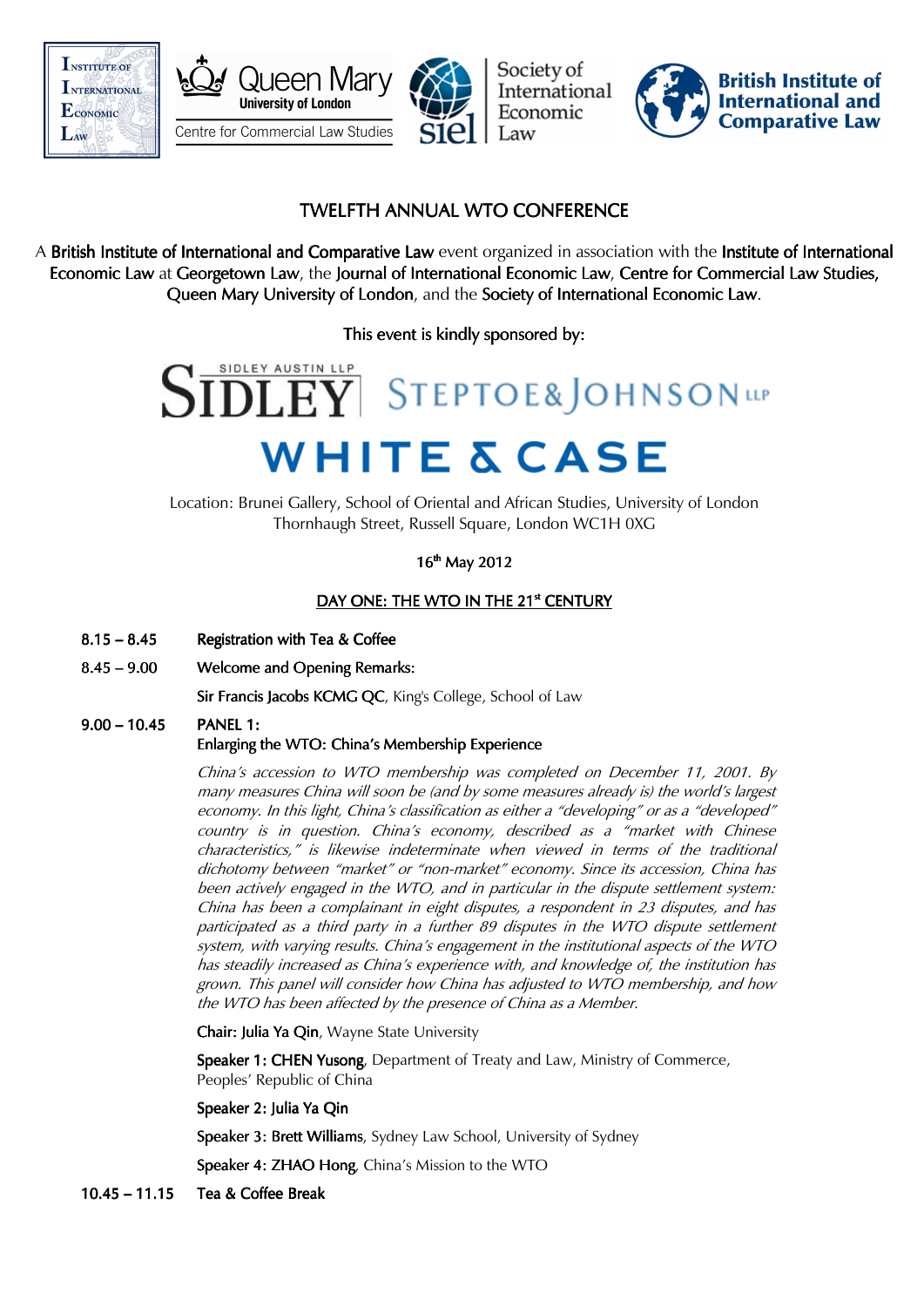### $11.15 - 13.00$ PANEL 2: Enlarging the WTO: Russia's Accession to WTO Membership

Since the accession of China, Russia has been the largest remaining piece of the world trading map not included in the WTO. Russia's interest in being included in the WTO was expressed even before the WTO was established in 1995. Only now, after lengthy and difficult negotiations, does it appear that Russia's accession to the WTO will soon be accomplished. This panel will discuss the results of Russia's accession process, and the future prospects of a trading system that includes Russia.

Chair: William Davey, University of Illinois College of Law

Speaker 1: Lothar Ehring, European Commission

Speaker 2: Timothy Keeler, Mayer Brown

Speaker 3: Yaroslav Lissovolik, Deutsche Bank Russia

### 13.00 – 14.15 Lunch

### $14.15 - 16.00$ PANEL 3:

### The Boeing/Airbus Disputes – Lessons for Subsidies: Practice and Jurisprudence

The Boeing/Airbus disputes are seemingly seeing an end. Not only did they raise significant legal issues on subsidy laws, but they also newly defined the role economic analysis can play in subsidy disputes (and beyond). Even more significantly, they tested the system of dispute settlement of the WTO in an unprecedented way. The disputes challenged subsidization of an industry with unique characteristics (in terms of risk and finance required), in a market that severely limits the number of players, thus polarizing commercial tensions and international competition. It is an industry where public support is ubiquitous.

Against this backdrop, the practical outcome of the WTO dispute settlement process is unclear. Despite the specific findings for or against the parties, one must question whether there is any clear winner or loser. Moreover, since the far-flung battles between Boeing and Airbus (and the US and the EU) will in all probability still be settled politically (can cross-retaliation really be envisaged?), there remains a unresolved, fundamental question regarding the most appropriate approach to disciplining government support to this industry. Is it trade litigation? Or is it some form of agreement expressly and clearly defining what support is legitimate? Should WTO subsidy disciplines be amended to reflect such an agreement?

This Panel attempts to explore both aspects of this important saga, focusing on both the various issues and advancement to practice and jurisprudence occasioned by the reports of the Panels and the Appellate Body, and the broader systemic considerations triggered by this litigation.

Chair: Luca Rubini, University of Birmingham

Speaker 1: Jan Bohanes, Advisory Centre on WTO Law

Speaker 2: Luca Rubini

Speaker 3: Jasper Wauters, King & Spalding

- $16.00 16.30$  Tea & Coffee Break
- $16.30 18.00$ PANEL 4:

### Trade in Services: Current Issues, Future Directions

The services sector is of particular importance to developed countries such as the United States and the European Union. Progress in opening markets to increased trade in services has been constrained by the lack of progress in other areas in the Doha Round negotiations. In addition, significant disputes have arisen in connection with concessions that have been made in the services sector. The panel will explore these issues, and possible pathways forward for the expansion of this increasingly important trade sector.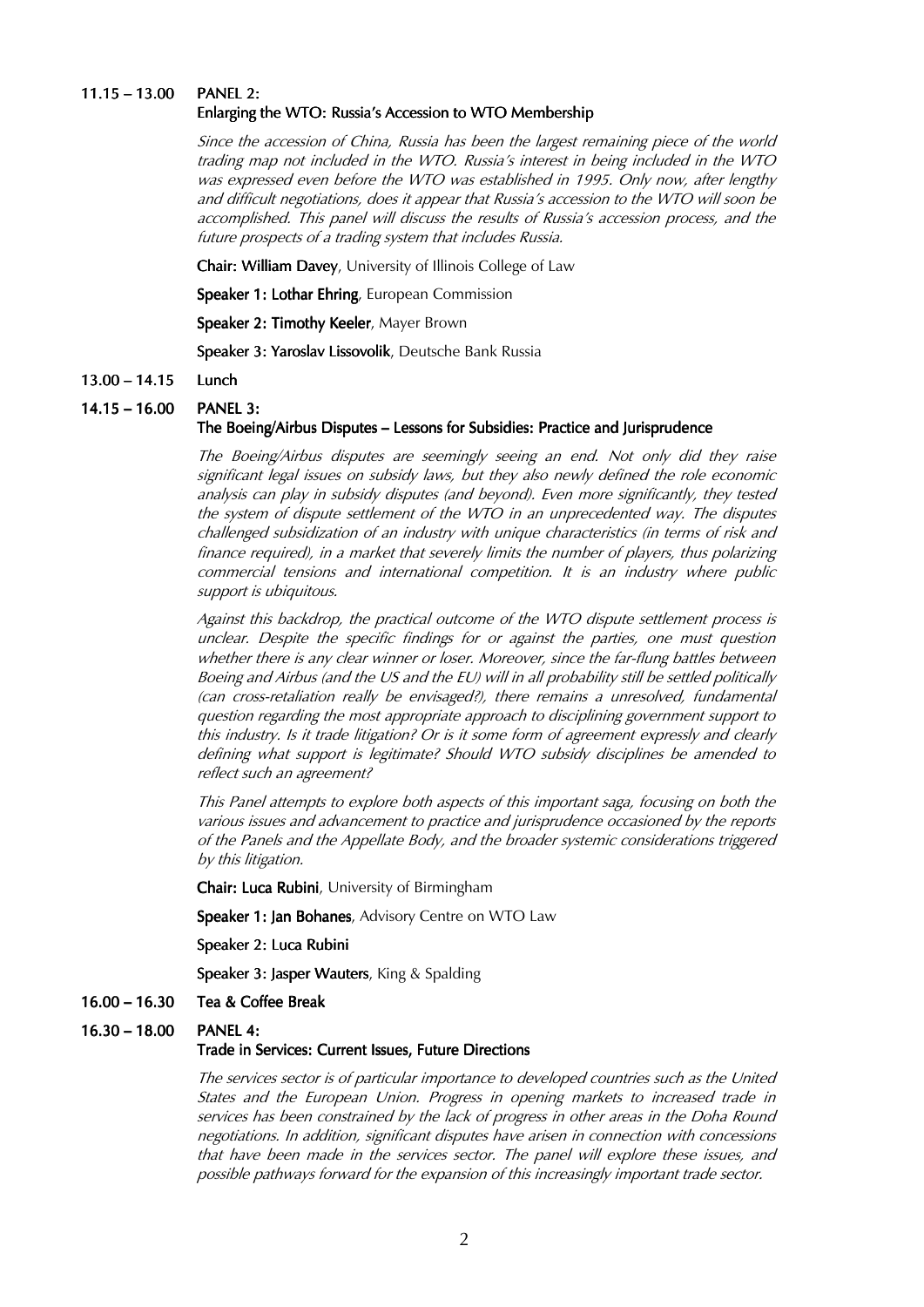Chair: John Cooke, TheCityUK

Speaker 1: John Cooke

Speaker 2: David Hartridge, White & Case

Speaker 3: Mark Herlihy, Institute of International Economic Law, Georgetown Law

Speaker 4: Hunter Nottage, Advisory Centre on WTO Law

# 17<sup>th</sup> MAY 2012 DAY TWO: Global Finance – Developing WTO Jurisprudence

### $8.30 - 8.45$  Tea & Coffee

8.45 – 10.30 PANEL 1:

# The Evolving Jurisprudence of the TBT Agreement

The last year has seen significant development in the dispute settlement jurisprudence interpreting the TBT Agreement. Appellate Body reports are expected to be circulated in the Clove Cigarettes *dispute and in the Mexico*– Tuna II *dispute shortly before to this* panel convenes – the report in the latter case is expected on May 16. A panel of experts well versed in these disputes (including the companion US - COOL dispute, in which the panel report was recently appealed) will address this growing body of jurisprudence on the TBT Agreement.

Chair: Andrew Lang, London School of Economics

Speaker 1: Pablo Bentes, Steptoe & Johnson

Speaker 2: James Flett, European Commission

Speaker 3: Brendan McGivern, White & Case

Speaker 4: Alejandro Sanchez, Advisory Centre on WTO Law

 $10.30 - 10.45$  Tea & Coffee Break

### $10.45 - 12.30$ PANEL 2:

# International Financial Regulation

The global financial crisis has exposed numerous systemic problems that have yet to be resolved. In the Eurozone, the problems are compounded by the sovereign debt crisis in Greece and its contagion effects upon other EU Member States. A distinguished panel of experts will discuss the problems posed by the twin financial and sovereign debt crises, the difficulties of managing global systemic risk in the financial sector and the emerging architecture nationally and internationally. The future of international financial regulation and the persistent challenge of the cross-border resolution of systemically important financial institutions – considering the pernicious effects of relying upon 'bailout' packages - are some of the major issues the international community must face to set the foundations for global growth and stability.

Chair: Simon Gleeson, Clifford Chance

Speaker 1: Chris Brummer, Georgetown Law

Speaker 2: Rosa Lastra, Queen Mary University of London (CCLS)

Speaker 3: Charles Randell, Slaughter & May

Speaker 4: Robert Thompson, Georgetown Law

 $12.30 - 13.30$  Lunch